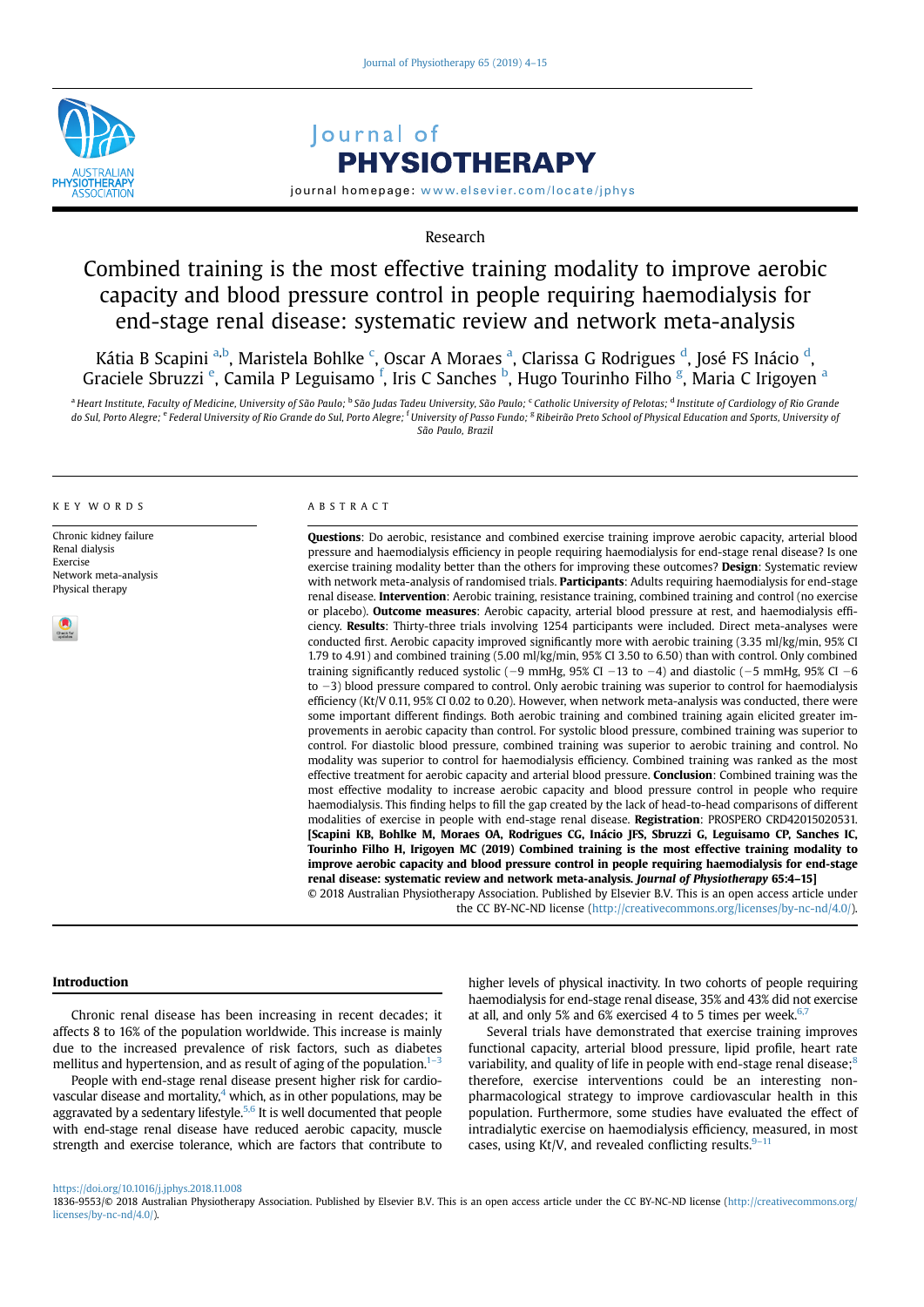<span id="page-1-0"></span>Most published randomised clinical trials about the effects of exercise on people with end-stage renal disease have used aerobic exercise as the intervention. Resistance exercise or combined aerobic and resistance exercise have been investigated much less. Moreover, few randomised trials have compared the effects of different training modalities on the health outcomes of people with end-stage renal disease. The surveyed studies had small samples, short duration, different outcomes, and heterogeneous results.<sup>10,12,13</sup> This lack of solid and coherent evidence precludes any conclusion regarding the best training modality for people with end-stage renal disease.

While there is a broad consensus that exercise training promotes beneficial effects in end-stage renal disease, it is not routinely included in clinical practice and the comparative efficiency of different modalities of exercise training remains to be determined. To overcome the restrictions of limited available comparisons, this systematic review employed a network meta-analysis of randomised trials with the aim of assessing the effectiveness of different modalities of exercise training on aerobic capacity, arterial blood pressure and haemodialysis efficiency in adults with end-stage renal disease requiring haemodialysis treatment.

Therefore the research questions for this systematic review were:

- 1. Do aerobic, resistance, and combined exercise training improve aerobic capacity, arterial blood pressure and haemodialysis efficiency in people requiring haemodialysis for end-stage renal disease?
- 2. Is one exercise training modality better than the others for improving these outcomes?

## Methods

This systematic review is reported in accordance with the Preferred Reporting Items for Systematic Review and Meta-Analysis (PRISMA) statement. $^{14}$  $^{14}$  $^{14}$ 

## Identification and selection of studies

The following electronic databases were searched in May 2018: PubMed, EMBASE, Cochrane CENTRAL (Wiley InterScience), Web of Science and LILACS (Bireme), for articles published up to 5 January 2018. The following MeSH terms were used: 'Exercise', 'Resistance Training', 'Kidney Failure, Chronic' and 'Renal Dialysis', as well as their synonyms. For the search of the LILACS database, the equivalent terms in Portuguese were used. All these search terms were combined with a highly sensitive search strategy for the retrieval of reports of controlled trials.<sup>15</sup> The complete search strategy used in PubMed is shown in Appendix 1 (see eAddenda for Appendix 1). There was no restriction on the language or the status of the publication. Further eligible studies were sought by manually searching the reference lists of eligible articles and of review articles on endstage renal disease.

Eligibility criteria were defined a priori. The inclusion criteria are presented in Box 1. We excluded: studies in which people with end-stage renal disease were undergoing a type of renal replacement therapy other than haemodialysis; studies with randomised co-interventions besides haemodialysis; studies in which interventions consisted of guidelines and educational measures for exercise practice, rather than exercise training; and studies where only a single exercise session was delivered to assess acute effects.

Titles and abstracts of all articles identified by the search strategy were evaluated in duplicate by two investigators working independently. All abstracts that did not provide sufficient information regarding the eligibility criteria were selected for full-text evaluation. In the second phase, the same reviewers independently evaluated the full-text articles and made their selection in accordance with the eligibility criteria. Disagreements between reviewers were resolved by discussion.

## Box 1. Inclusion criteria.

| Design<br>• Randomised controlled trial                                            |
|------------------------------------------------------------------------------------|
| Participants                                                                       |
| • People with chronic renal disease requiring haemodialysis                        |
| • Adults (ie, $> 18$ years old)                                                    |
| Intervention                                                                       |
| • Aerobic training                                                                 |
| • Resistance training                                                              |
| • Combined training (aerobic plus resistance training)                             |
| Comparator                                                                         |
| • Control group (no exercise or placebo)                                           |
| Outcome measures                                                                   |
| • Aerobic capacity, measured by maximal oxygen uptake in<br>ml/kg/min              |
| • Systolic and diastolic arterial pressures at rest in mmHg                        |
| • Haemodialysis efficiency measured as single pool $\text{Kt}/\text{V}^{\text{a}}$ |
| Comparisons                                                                        |
| • All interventions compared to the comparator and to each<br>other                |
| <sup>a</sup> See main text for explanation of Kt/V.                                |

## Assessment of characteristics of studies

#### Quality

Study quality assessment was conducted using the Cochrane Collaboration's tool for assessing risk of bias<sup>16</sup> and included random sequence generation, allocation concealment, blinding of outcome



Figure 1. Flow of studies through the review.

<sup>&</sup>lt;sup>a</sup> Reasons for ineligibility of interventions included: provision of only guidelines and educational measures for exercise practice; delivery of a single exercise session only; use of an ineligible modality of exercise; and inclusion of a co-intervention as part of the randomised intervention.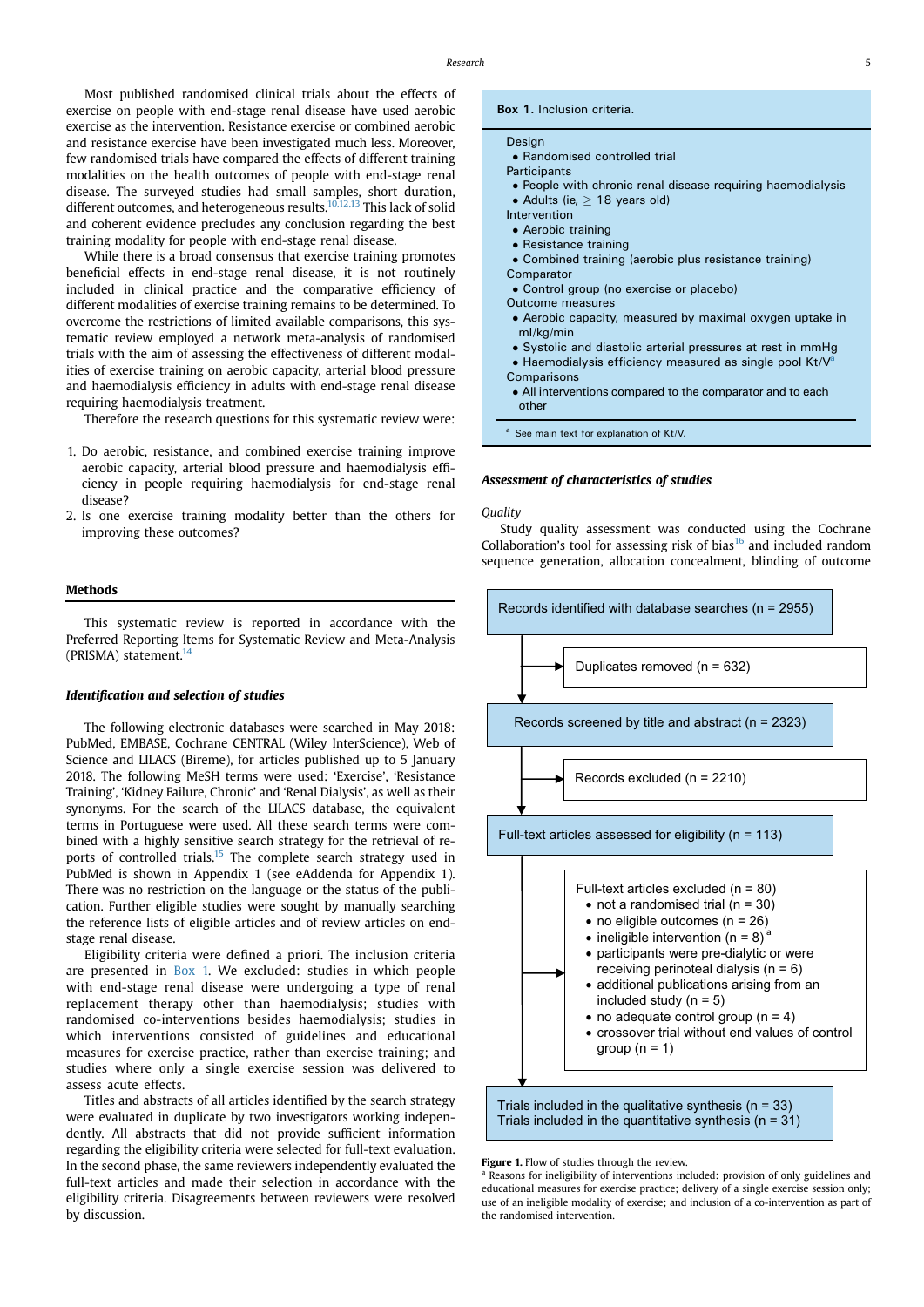## <span id="page-2-0"></span>Table 1 Characteristics of the studies included in the review.

| Study                       | Country           | Group(n)   | Interventions            |                          |                                                                                                                                                                                                                                                                                                                                                       |                     |                          | Loss $(\%)$ |
|-----------------------------|-------------------|------------|--------------------------|--------------------------|-------------------------------------------------------------------------------------------------------------------------------------------------------------------------------------------------------------------------------------------------------------------------------------------------------------------------------------------------------|---------------------|--------------------------|-------------|
|                             |                   |            | Type                     | Period                   | Prescription                                                                                                                                                                                                                                                                                                                                          | Program<br>duration | Compliance (%)           |             |
| Abreu 2017 <sup>26</sup>    | <b>Brazil</b>     | $Exp = 32$ | RT                       | ID                       | 3/week; 30 min: 3 sets of 10 reps, four lower<br>limb exercises with ankle cuffs and elastic<br>band resistance; intensity based on an<br>adaptation of the 1RM test with the initial<br>intensity set at 60% of 1RM                                                                                                                                  | 12 weeks            | NR                       | 19          |
|                             |                   | $Con = 29$ | $\equiv$                 | $\overline{\phantom{0}}$ | No exercise                                                                                                                                                                                                                                                                                                                                           | 12 weeks            | $\overline{\phantom{a}}$ | 35          |
| Frih 2017 <sup>27</sup>     | Tunisia           | $Exp = 28$ | CT                       | ND.                      | 4/week; 60 min: 10 min warm up, dynamic<br>closed- and open-chain strengthening<br>exercises (quadriceps, pectoral, triceps,<br>biceps and hamstrings, start at 50% 1RM and<br>12 to 15 reps for each exercise, load increased<br>by 5% of the 1RM monthly), ergometer<br>cycling and treadmill walking for 20 min at 5<br>to 6 RPE, 10 min cool down | 16 weeks            | NR                       | 25          |
|                             |                   | $Con = 22$ | $\overline{a}$           | $\equiv$                 | No exercise                                                                                                                                                                                                                                                                                                                                           | 16 weeks            | $\overline{a}$           | 9           |
| Liao 2016 <sup>28</sup>     | Taiwan            | $Exp = 20$ | AT                       | ID                       | 3/week; 30 min: 5 min warm up, 20 min<br>ergometer cycling at 12 to 15 RPE, 5 min cool<br>down                                                                                                                                                                                                                                                        | 12 weeks            | NR                       | NR          |
|                             |                   | $Con = 20$ | $\bar{ }$                | $\equiv$                 | No exercise                                                                                                                                                                                                                                                                                                                                           | 12 weeks            | Ξ.                       | NR          |
| Thompson 2016 <sup>29</sup> | Canada            | $Exp1 = 8$ | AT                       | ID                       | 3/week; 5 min warm up, 15 min ergometer<br>cycling at 12 to 14 RPE increased by 2.5 min/<br>week, 5 min cool down                                                                                                                                                                                                                                     | 12 weeks            | 87                       | 13          |
|                             |                   | $Exp2 = 7$ | <b>RT</b>                | ID                       | 3/week; 3 sets of 10 to 15 reps, knee<br>extension, knee flexion and hip flexion (with<br>ankle weights) and hip abduction (with<br>elastic resistance band) at 12 to 14 RPE                                                                                                                                                                          | 12 weeks            | 84                       | 14          |
|                             |                   | $Exp3 = 8$ | CT                       | ID                       | 3/week; Exp1 followed by Exp2 at each<br>session                                                                                                                                                                                                                                                                                                      | 12 weeks            | 88                       | 13          |
|                             |                   | $Con = 8$  | $\equiv$                 | $\overline{\phantom{0}}$ | Stretching exercise                                                                                                                                                                                                                                                                                                                                   | 12 weeks            | $\overline{\phantom{0}}$ | 25          |
| Groussard 2015 <sup>9</sup> | France            | $Exp = 10$ | AT                       | ID                       | 3/week; 30 min ergometer cycling at 50 rpm<br>and 55 to 60% of peak power output                                                                                                                                                                                                                                                                      | 12 weeks            | NR                       | 20          |
|                             |                   | $Con = 10$ | $\bar{ }$                | $\equiv$                 | No exercise                                                                                                                                                                                                                                                                                                                                           | 12 weeks            | $\equiv$                 | 0           |
| Mohseni 2013 <sup>30</sup>  | Iran              | $Exp = 25$ | AT                       | ID                       | 3/week; 15 min aerobic movement exercise<br>of range of motion (rotating wrist 40 rpm, 20<br>times flexion and extension of the wrist, 20<br>times full flexion and extension of the elbow,<br>40 rpm of rotating the ankles, 20 times<br>flexion and extension of the ankles)                                                                        | 8 weeks             | NR                       | 8           |
|                             |                   | $Con = 25$ | $\overline{a}$           | $\overline{\phantom{0}}$ | No exercise                                                                                                                                                                                                                                                                                                                                           | 8 weeks             | -                        | 4           |
| Dobsak 2012 <sup>11</sup>   | Czech<br>Republic | $Exp = 11$ | AT                       | ID                       | 3/week; 2 sets of 20 min ergometer cycling at<br>60% of individual Wpeak determined by<br>ergometric test                                                                                                                                                                                                                                             | 20 weeks            | NR                       | NR          |
|                             |                   | $Con = 10$ | $\bar{ }$                | $\overline{\phantom{a}}$ | No exercise                                                                                                                                                                                                                                                                                                                                           | 20 weeks            | $\overline{\phantom{a}}$ | NR          |
| Reboredo 2011 <sup>21</sup> | Brazil            | $Exp = 14$ | AT                       | ID                       | 3/week; 35 min supervised ergometer<br>cycling at 4 to 6 modified RPE                                                                                                                                                                                                                                                                                 | 12 weeks            | 77                       | 14          |
|                             |                   | $Con = 14$ | $\overline{\phantom{a}}$ | $\equiv$                 | No exercise                                                                                                                                                                                                                                                                                                                                           | 12 weeks            | $\equiv$                 | 14          |
| Afshar $2010^{12}$          | Iran              | $Exp1 = 7$ | AT                       | ID                       | 3/week; 10 to 30 min ergometer cycling at 12<br>to 16 RPE                                                                                                                                                                                                                                                                                             | 8 weeks             | NR                       | NR          |
|                             |                   | $Exp2 = 7$ | RT                       | ID                       | 3/week; 3 sets of 8 reps at 60% of 3RM of<br>knee extension-flexion and hip abduction-<br>flexion at 15 to 17 RPE with ankle weights                                                                                                                                                                                                                  | 8 weeks             | NR                       | NR          |
|                             |                   | $Con = 7$  | $\overline{\phantom{0}}$ | $\equiv$                 | No exercise                                                                                                                                                                                                                                                                                                                                           | 8 weeks             | $\overline{\phantom{a}}$ | NR          |
| Koh 2010 <sup>31</sup>      | Australia         | $Exp = 27$ | AT                       | ID                       | 3/week; 45 min ergometer cycling at 12 to 13<br><b>RPE</b>                                                                                                                                                                                                                                                                                            | 24 weeks            | 75                       | 44          |
|                             |                   | $Con = 22$ | $\frac{1}{2}$            | $\equiv$                 | Usual care                                                                                                                                                                                                                                                                                                                                            | 24 weeks            | $\overline{\phantom{a}}$ | 27          |
| Kouidi $2010^{32}$          | Greece            | $Exp = 25$ | CT                       | ID                       | 3/week; 60 min ergometer cycling and 20<br>min strengthening exercises; 11 to 13 RPE; RT<br>initially consisted of 2 sets of exercises for the<br>lower limbs using elastic bands and free<br>weights. The workload was gradually<br>increased by increasing the number of reps (8)<br>to 12) and the number of sets.                                 | 12 months           | 82                       | 4           |
|                             |                   | $Con = 25$ | $\qquad \qquad =$        | $\overline{\phantom{a}}$ | No exercise                                                                                                                                                                                                                                                                                                                                           | 12 months           | $\overline{\phantom{0}}$ | 20          |

(Continued on next page)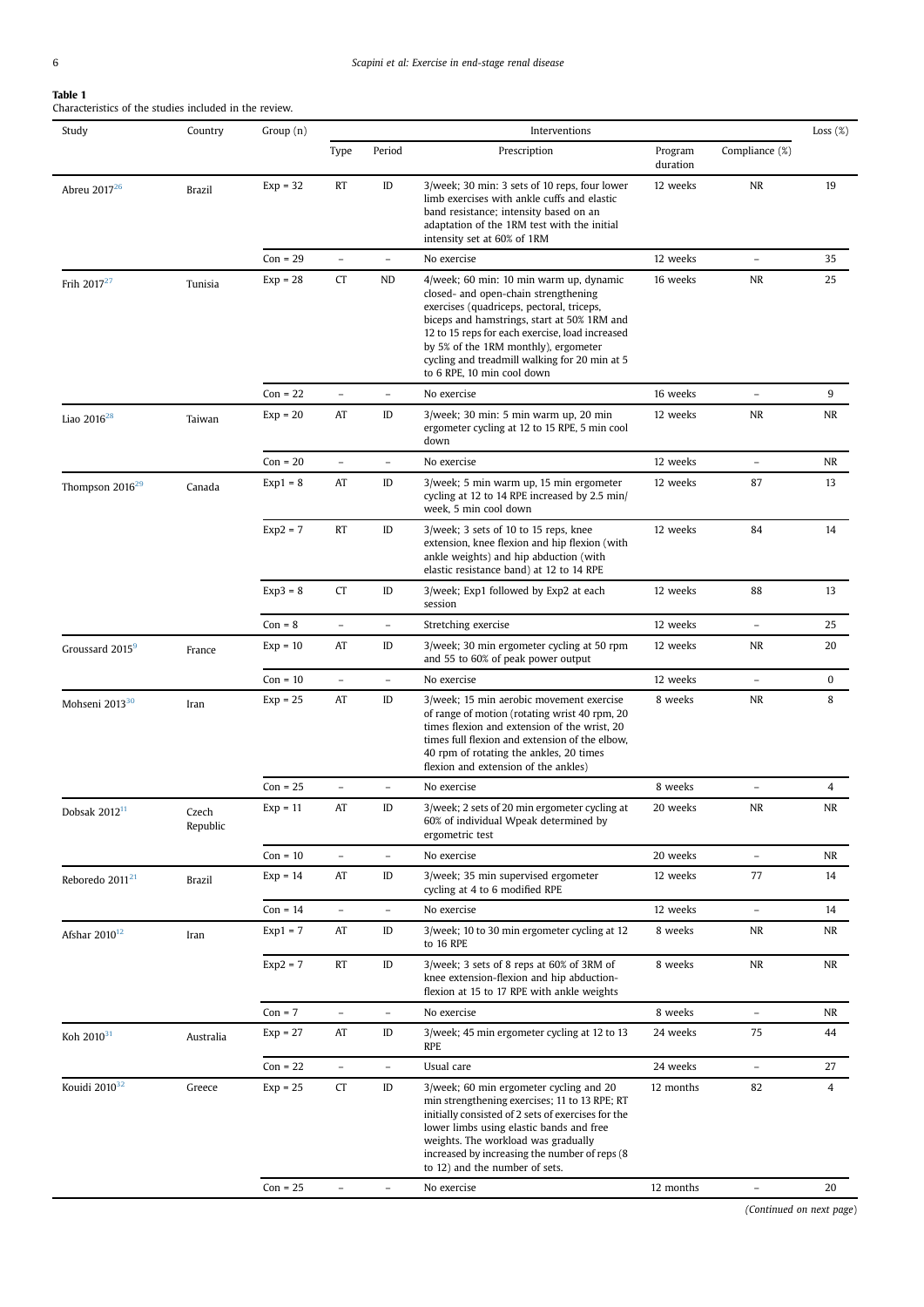## Table 1 (Continued)

| Study                            | Country       | Group(n)    |                          |                          | Interventions                                                                                                                                                                                                                                                                                            |                     |                          |              |  |
|----------------------------------|---------------|-------------|--------------------------|--------------------------|----------------------------------------------------------------------------------------------------------------------------------------------------------------------------------------------------------------------------------------------------------------------------------------------------------|---------------------|--------------------------|--------------|--|
|                                  |               |             | Type                     | Period                   | Prescription                                                                                                                                                                                                                                                                                             | Program<br>duration | Compliance (%)           |              |  |
| Reboredo 201033                  | <b>Brazil</b> | $Exp = 14$  | AT                       | ID                       | 3/week; 35 min supervised ergometer<br>cycling at 4 to 6 modified RPE                                                                                                                                                                                                                                    | 12 weeks            | 75                       | 22           |  |
|                                  |               | $Con = 14$  | $\overline{\phantom{a}}$ | $\overline{\phantom{a}}$ | Usual care                                                                                                                                                                                                                                                                                               | 12 weeks            | $\equiv$                 | 22           |  |
| Wilund $2010^{34}$               | <b>USA</b>    | $Exp = 8$   | AT                       | ID                       | 3/week; 45 min ergometer cycling at 12 to 14<br><b>RPE</b>                                                                                                                                                                                                                                               | 16 weeks            | NR                       | 13           |  |
|                                  |               | $Con = 9$   | $\equiv$                 | $\overline{\phantom{a}}$ | Usual care                                                                                                                                                                                                                                                                                               | 16 weeks            | $\overline{\phantom{a}}$ | 11           |  |
| Kouidi 2009 <sup>35</sup>        | Greece        | $Exp = 32$  | CT                       | ID                       | 3/week; 40 min ergometer cycling and 30<br>min isotonic and isometric flexibility and<br>strengthening exercises for the abdomen and<br>lower limbs, with 3 sets of 15 reps using<br>elastic bands and free weights; 13 RPE and 60<br>to 70% HRmax                                                       | 10 months           | 88                       | 6            |  |
|                                  |               | $Con = 31$  | $\overline{a}$           | $\equiv$                 | Usual care                                                                                                                                                                                                                                                                                               | 10 months           | $\equiv$                 | 6            |  |
| Ouzoni 2009 <sup>36</sup>        | Greece        | $Exp = 20$  | CT                       | ID                       | 3/week; 30 min ergometer cycling, 30 min of<br>strengthening and flexibility exercises with<br>elastic bands and limb weights; 13 to 14 RPE                                                                                                                                                              | 10 months           | NR                       | 5            |  |
|                                  |               | $Con = 15$  | $\overline{\phantom{a}}$ | $\overline{\phantom{a}}$ | No exercise                                                                                                                                                                                                                                                                                              | 10 months           | $\equiv$                 | 7            |  |
| Petraki 2008 <sup>37</sup>       | Greece        | $Exp = 26$  | CT                       | ID                       | 3/week; 60 min of cycling and 30 min<br>strengthening and flexibility exercises at 13<br>RPE; RT consisted of sets of reps of isotonic<br>and isometric exercises and the workload<br>was gradually increased by using elastic<br>bands and limb weights                                                 | 7 months            | NR                       | 15           |  |
|                                  |               | $Con = 24$  | $\qquad \qquad -$        | $\equiv$                 | No exercise                                                                                                                                                                                                                                                                                              | 7 months            | $\equiv$                 | 13           |  |
| Toussaint 2008 <sup>38</sup>     | Australia     | $Exp = 10$  | AT                       | ID                       | 3/week; 30 min ergometer cycling without<br>exercise velocity, target HR or supervision                                                                                                                                                                                                                  | 12 weeks            | <b>NR</b>                | 10           |  |
|                                  |               | $Con = 10$  | $\equiv$                 | $\equiv$                 | No exercise                                                                                                                                                                                                                                                                                              | 12 weeks            | $\equiv$                 | 0            |  |
| Cheema 2007 <sup>19</sup>        | Australia     | $Exp = 24$  | <b>RT</b>                | ID                       | 3/week; 2 sets of 8 reps; five upper limb<br>exercises using free-weight dumbbells, five<br>lower limb exercises using ankle weights or<br>elastic resistance bands, and one abdominal<br>exercise; 15 to 17 RPE                                                                                         | 12 weeks            | 85                       | 16           |  |
|                                  |               | $Con = 25$  | $\qquad \qquad -$        | $\equiv$                 | No exercise                                                                                                                                                                                                                                                                                              | 12 weeks            | $\equiv$                 | 4            |  |
| Kopple 2007 <sup>10</sup>        | <b>USA</b>    | $Exp1 = 20$ | AT                       | ID                       | 3/week; 40 min ergometer cycling at $\sim$ 50%<br>of maximal oxygen uptake                                                                                                                                                                                                                               | 20.7 weeks          | <b>NR</b>                | 50           |  |
|                                  |               | $Exp2 = 20$ | RT                       | <b>ND</b>                | 3/week; apparatus for combined leg<br>extension and flexion, and leg press and<br>plantar flexion; 3 sets of 6 to 8 reps at 80% of<br>5RM                                                                                                                                                                | 21.2 weeks          | <b>NR</b>                | 25           |  |
|                                  |               | $Exp3 = 20$ | CT                       | ID/ND                    | 3/week; CT group performed a combination<br>of approximately one half of the AT and RT<br>work effort                                                                                                                                                                                                    | 21.5 weeks          | NR                       | 40           |  |
|                                  |               | $Con = 20$  | $\equiv$                 | $\equiv$                 | No exercise                                                                                                                                                                                                                                                                                              | 21 weeks            | $\equiv$                 | 20           |  |
| Van Vilsteren 2005 <sup>39</sup> | Netherlands   | $Exp = 60$  | CT                       | ID/ND                    | 2 to 3/week; 5 to 10 min warm up, 20 min of<br>calisthenics exercises, step aerobics,<br>flexibility and low-intensity resistance<br>exercises, 5 to 10 min cool down, 20 to 30<br>min of cycling on pedals coupled to the<br>haemodialysis chair; 12 to 16 RPE and $\sim$ 60%<br>of VO <sub>2</sub> max | 12 weeks            | NR                       | 12           |  |
|                                  |               | $Con = 43$  | $\qquad \qquad -$        | $\overline{\phantom{a}}$ | No exercise                                                                                                                                                                                                                                                                                              | 12 weeks            | $\overline{\phantom{a}}$ | $\mathbf{0}$ |  |
| Molsted 200440                   | Denmark       | $Exp = 22$  | CT                       | ND                       | $2$ /week; 10 min warm up, 20 to 30 min of<br>strength exercises and aerobic exercises<br>(such as step and circuit training), 15 to 20<br>min ergometer cycling; 14 to 17 RPE                                                                                                                           | 20 weeks            | 74                       | 50           |  |
|                                  |               | $Con = 11$  | $\overline{\phantom{a}}$ | $\overline{\phantom{0}}$ | No exercise                                                                                                                                                                                                                                                                                              | 20 weeks            | $\overline{\phantom{a}}$ | 18           |  |
| Parsons 200441                   | Canada        | $Exp = 9$   | AT                       | ID                       | 3/week; 3 bouts of 15 minute cycle<br>ergometry exercise at 40 to 50% of maximum<br>work load                                                                                                                                                                                                            | 8 weeks             | <b>NR</b>                | 33           |  |
|                                  |               | $Con = 9$   | $\overline{\phantom{a}}$ | $\overline{\phantom{a}}$ | No exercise                                                                                                                                                                                                                                                                                              | 8 weeks             | $\overline{\phantom{a}}$ | 22           |  |
| Tsuyuki 2003 <sup>42</sup>       | Japan         | $Exp = 17$  | AT                       | ND                       | 2 to 3/week; 30 min ergometer cycling,<br>walking and running at 50 to 60% HRmax                                                                                                                                                                                                                         | 20 weeks            | <b>NR</b>                | NR           |  |
|                                  |               |             |                          |                          |                                                                                                                                                                                                                                                                                                          |                     |                          |              |  |

(Continued on next page)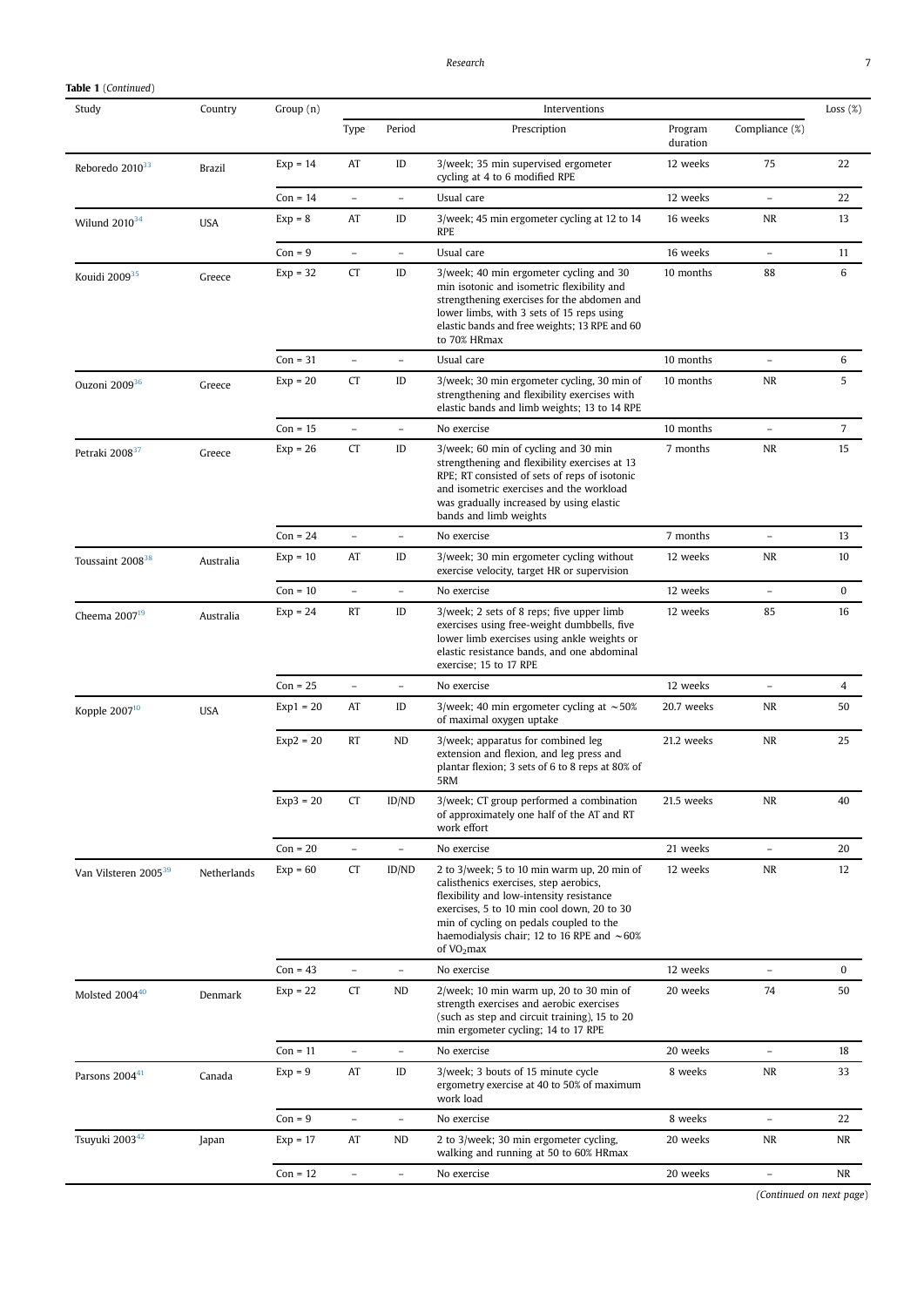Table 1 (Continued)

| Study                             | Country    | Group (n)   |                          |                          | Interventions                                                                                                                                                                                                                                                                                    |                     |                          | Loss $(\%)$ |
|-----------------------------------|------------|-------------|--------------------------|--------------------------|--------------------------------------------------------------------------------------------------------------------------------------------------------------------------------------------------------------------------------------------------------------------------------------------------|---------------------|--------------------------|-------------|
|                                   |            |             | Type                     | Period                   | Prescription                                                                                                                                                                                                                                                                                     | Program<br>duration | Compliance (%)           |             |
| De Paul 2002 <sup>43</sup>        | Canada     | $Exp = 20$  | CT                       | ID/ND                    | 3/week; 20 min egometer cycling at 13 to 14<br>RPE, at around 50 rpm; 3 sets of 10 reps of<br>hamstring and quadriceps exercises on<br>weight machines in the ND period, at 125% of<br>5RM                                                                                                       | 12 weeks            | NR                       | 25          |
|                                   |            | $Con = 18$  | $\qquad \qquad -$        | $\overline{\phantom{a}}$ | Sham (range of motion) exercises                                                                                                                                                                                                                                                                 | 12 weeks            | $\overline{\phantom{a}}$ | 22          |
| Konstantinidou 2002 <sup>13</sup> | Greece     | $Exp1 = 12$ | CT                       | ID                       | 3/week; 30 min ergometer cycling, 30 min of<br>stationary bike; 30 min of flexibility and<br>strength exercises for the lower limbs.<br>Progression via reps, sets, and elastic bands<br>and limb weights; 70% HRmax                                                                             | 24 weeks            | NR                       | 17          |
|                                   |            | $Exp2 = 21$ | CT                       | ND                       | 3/week; 10 min warm ergometer cycling or<br>treadmill, 50 min intermittent aerobic<br>exercise program, including calistenics, steps<br>and flexibility exercises, and 10 min cool<br>down at 60 to 70% HR max. At 2 months, 10<br>min stretching and low-weight resistance<br>program was added | 24 weeks            | NR                       | 28          |
|                                   |            | $Exp3 = 12$ | AT                       | <b>ND</b>                | 5/week; 30 min home ergometer cycling at<br>50 to 60% HRmax                                                                                                                                                                                                                                      | 24 weeks            | NR                       | 17          |
|                                   |            | $Con = 13$  | $\overline{a}$           | $\equiv$                 | No exercise                                                                                                                                                                                                                                                                                      | 24 weeks            |                          | 8           |
| Painter 2002 <sup>44</sup>        | <b>USA</b> | $Exp = 10$  | AT                       | ID                       | 3/week; 30 min ergometer cycling at 12 to 14<br>RPE and 70% HRmax                                                                                                                                                                                                                                | 20 weeks            | <b>NR</b>                | NR          |
|                                   |            | $Con = 14$  | $\overline{\phantom{0}}$ | $\equiv$                 | No exercise                                                                                                                                                                                                                                                                                      | 20 weeks            |                          | NR          |
| Deligiannis 1999 <sup>45</sup>    | Greece     | $Exp = 30$  | CT                       | <b>ND</b>                | 3 to 4/week; 50 min aerobic exercise<br>(calisthenics exercises, step aerobics,<br>swimming, or ball games); 20 min stretching<br>and low-intensity resistance exercises; 60 to<br>70% HRmax                                                                                                     | 24 weeks            | <b>NR</b>                | NR          |
|                                   |            | $Con = 30$  | $\equiv$                 | $\equiv$                 | No exercise                                                                                                                                                                                                                                                                                      | 24 weeks            |                          | NR          |
| Frey 1999 <sup>46</sup>           | <b>USA</b> | $Exp = 11$  | AT                       | ID                       | 3/week; 45 min ergometer cycling 60 to 80%<br>HRmax and 11 to 16 RPE                                                                                                                                                                                                                             | 8 weeks             | NR                       | 0           |
|                                   |            | $Con = 11$  | $\overline{\phantom{0}}$ | $\overline{\phantom{a}}$ | No exercise                                                                                                                                                                                                                                                                                      | 8 weeks             |                          | 0           |
| Kouidi 1997 <sup>47</sup>         | Greece     | $Exp = 24$  | AT                       | ND                       | 3 to 4/week; 90 min of ergometer cycling,<br>walking/jogging, calisthenics and aerobics,<br>with swimming and/or ball sports in the last<br>8 to 12 weeks; 50 to 60% $VO2$ max or 60 to<br>70% HRmax                                                                                             | 24 weeks            | 78                       | 17          |
|                                   |            | $Con = 12$  |                          |                          | No exercise                                                                                                                                                                                                                                                                                      | 24 weeks            |                          | 8           |
| Akiba 1995 <sup>48</sup>          | Japan      | $Exp = 10$  | AT                       | <b>ND</b>                | 3/week; 20 min on a cycle ergometer at 16<br><b>RPE</b>                                                                                                                                                                                                                                          | 12 weeks            | <b>NR</b>                | 10          |
|                                   |            | $Con = 10$  |                          | $\overline{\phantom{m}}$ | No exercise                                                                                                                                                                                                                                                                                      | 12 weeks            |                          | 40          |
| Moros 1995 <sup>25</sup>          | Spain      | $Exp = 9$   | AT                       | NR                       | Frequency NR; dynamic aerobic exercises<br>adapted individually according to the<br>individual capacity                                                                                                                                                                                          | 18 weeks            | NR                       | 33          |
|                                   |            | $Con = 7$   | -                        | $\overline{\phantom{a}}$ | No exercise                                                                                                                                                                                                                                                                                      | 18 weeks            | $\overline{\phantom{0}}$ | 43          |
| Carney 1987 <sup>49</sup>         | <b>USA</b> | $Exp = 11$  | AT                       | ND                       | 3/week; 45 to 60 min at 70 to 80% $VO2$ max<br>including calistenics exercises, ergometer<br>cycling, walking and jogging                                                                                                                                                                        | 24 weeks            | NR                       | 9           |
|                                   |            | $Con = 10$  | $\overline{\phantom{0}}$ | $\overline{\phantom{a}}$ | Psychosocial support                                                                                                                                                                                                                                                                             | 24 weeks            | $\overline{\phantom{0}}$ | 30          |
| Goldberg $1983^{24}$              | <b>USA</b> | $Exp = 14$  | AT                       | ND                       | 3/week; 45 to 60 min at 70 to $75\%$ VO <sub>2</sub> max<br>including cycling on a stationary bicycle<br>ergometer, walking and jogging                                                                                                                                                          | 12 months           | NR                       | NR          |
|                                   |            | $Con = 11$  |                          | $\overline{\phantom{0}}$ | No exercise                                                                                                                                                                                                                                                                                      | 12 months           | $\qquad \qquad -$        |             |

AT = aerobic training, Con = control group, CT = combined training, Exp = experimental group, HR = heart rate, HRmax = maximum heart rate, ID = intradialytic, min = minutes, ND = non-dialytic, NR = not reported, RM = repetition maximum, RPE = Borg rating of perceived exertion, rpm = rotations per minute, RT = resistance training, VO<sub>2</sub>max = maximal oxygen uptake.

assessment, incomplete outcome data, and selective reporting. The same two reviewers independently performed the assessment. Disagreements between reviewers were resolved by discussion and, if necessary, the opinion of a third reviewer was sought.

of the studies, interventions, and outcomes. Disagreements were again resolved by discussion.

## Participants

Using standardised forms, the same two reviewers independently conducted data extraction regarding the methodological characteristics

The country of recruitment was extracted for each study. The initial sample sizes and the percentage of dropouts were extracted for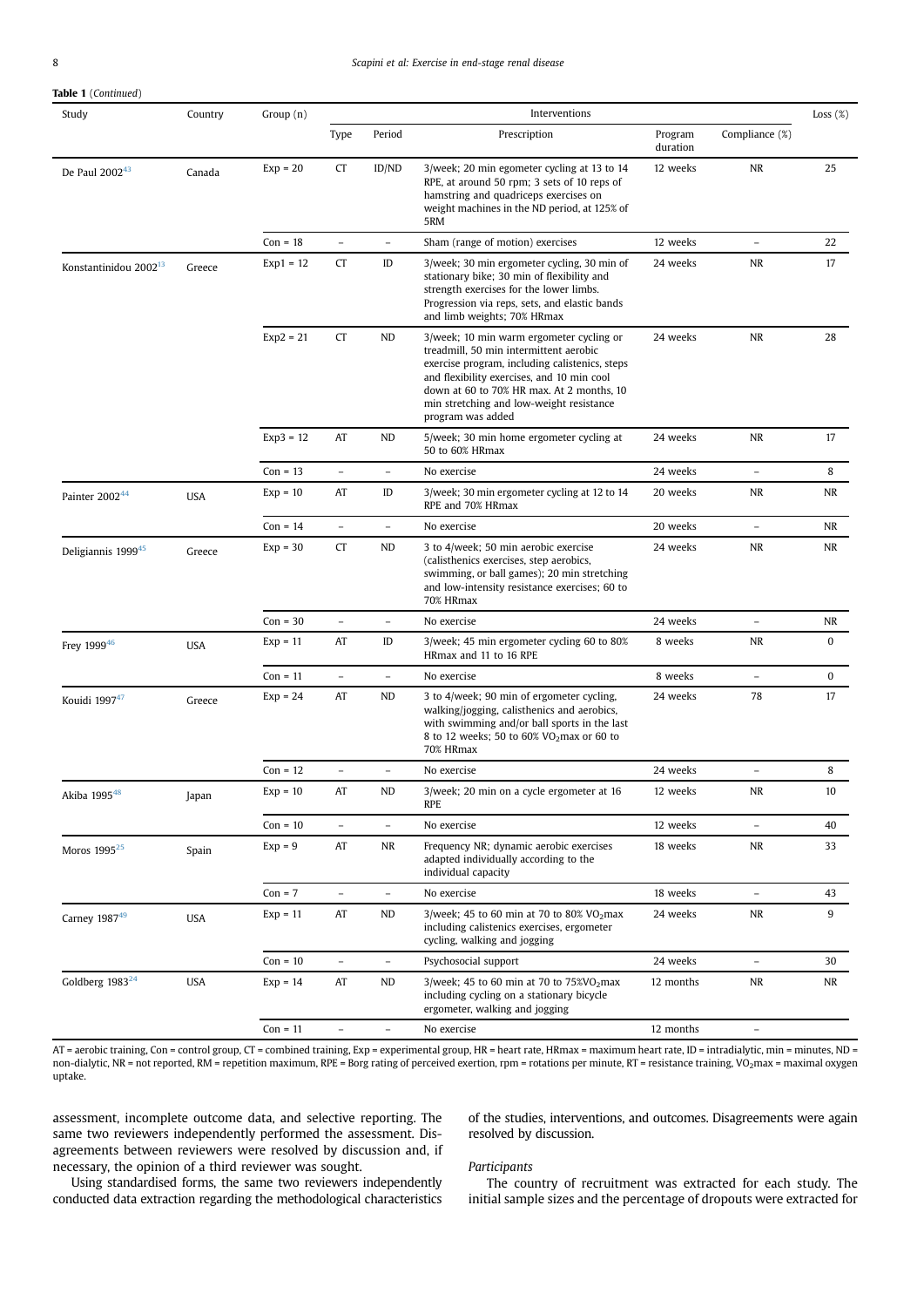<span id="page-5-0"></span>

| Table 2                               |  |  |
|---------------------------------------|--|--|
| Risk of bias of the included studies. |  |  |

| Study                             | Selection bias                |                           | Detection bias                    | Attrition bias             | Reporting bias         | Other bias               |
|-----------------------------------|-------------------------------|---------------------------|-----------------------------------|----------------------------|------------------------|--------------------------|
| (Author, year)                    | Random sequence<br>generation | Allocation<br>concealment | Blinding of outcome<br>assessment | Incomplete<br>outcome data | Selective<br>reporting | Other sources<br>of bias |
| Abreu 2017 <sup>26</sup>          | Unclear                       | Unclear                   | Unclear                           | Low risk                   | Low risk               | None                     |
| Frih 2017 <sup>27</sup>           | Low risk                      | Unclear                   | Low risk                          | Low risk                   | Unclear                | None                     |
| Liao 2016 <sup>28</sup>           | Unclear                       | Unclear                   | Unclear                           | Low risk                   | Unclear                | None                     |
| Thompson $2016^{29}$              | Low risk                      | Low risk                  | Unclear                           | Low risk                   | Low risk               | None                     |
| Groussard 2015 <sup>9</sup>       | Unclear                       | Unclear                   | High risk                         | Low risk                   | Unclear                | None                     |
| Mohseni 2013 <sup>30</sup>        | Low risk                      | High risk                 | Low risk                          | Low risk                   | Low risk               | None                     |
| Dobsak 2012 <sup>11</sup>         | Unclear                       | Unclear                   | Low risk                          | Unclear                    | Unclear                | None                     |
| Reboredo 2011 <sup>21</sup>       | Unclear                       | Unclear                   | Low risk                          | High risk                  | Low risk               | None                     |
| Afshar 2010 <sup>12</sup>         | Unclear                       | Unclear                   | Low risk                          | Unclear                    | Unclear                | High risk <sup>a</sup>   |
| Koh 2010 <sup>31</sup>            | Low risk                      | Low risk                  | Unclear                           | High risk                  | Low risk               | None                     |
| Kouidi 2010 <sup>32</sup>         | Unclear                       | Unclear                   | Unclear                           | High risk                  | Unclear                | None                     |
| Reboredo 2010 <sup>33</sup>       | Unclear                       | Unclear                   | Low risk                          | High risk                  | Unclear                | None                     |
| Wilund $2010^{34}$                | Unclear                       | Unclear                   | Low risk                          | Low risk                   | Unclear                | None                     |
| Kouidi 2009 <sup>35</sup>         | Low risk                      | Unclear                   | Low risk                          | Low risk                   | Low risk               | None                     |
| Ouzoni 2009 <sup>36</sup>         | Unclear                       | Unclear                   | Unclear                           | Low risk                   | Unclear                | None                     |
| Petraki 2008 <sup>37</sup>        | Unclear                       | Unclear                   | Unclear                           | Low risk                   | Unclear                | None                     |
| Toussaint 2008 <sup>38</sup>      | Low risk                      | Low risk                  | Unclear                           | Low risk                   | Low risk               | High risk <sup>b</sup>   |
| Cheema $2007^{19}$                | Low risk                      | Low risk                  | Unclear                           | Low risk                   | Low risk               | None                     |
| Kopple 2007 <sup>10</sup>         | Low risk                      | Unclear                   | Unclear                           | High risk                  | Unclear                | None                     |
| van Vilsteren 2005 <sup>39</sup>  | Unclear                       | Unclear                   | Unclear                           | High risk                  | Unclear                | None                     |
| Molsted 200440                    | Low risk                      | Low risk                  | Low risk                          | High risk                  | Unclear                | None                     |
| Parsons 200441                    | Unclear                       | Unclear                   | Unclear                           | Low risk                   | Unclear                | None                     |
| Tsuyuki 2003 $42$                 | Unclear                       | Unclear                   | Unclear                           | Unclear                    | Unclear                | High risk <sup>c</sup>   |
| De Paul 2002 <sup>43</sup>        | Low risk                      | Low risk                  | Low risk                          | Low risk                   | Unclear                | None                     |
| Konstantinidou 2002 <sup>13</sup> | Unclear                       | Unclear                   | Unclear                           | Low risk                   | Unclear                | None                     |
| Painter 200244                    | Unclear                       | Unclear                   | Unclear                           | Unclear                    | Unclear                | None                     |
| Deligiannis 1999 <sup>45</sup>    | Unclear                       | Unclear                   | Unclear                           | Unclear                    | Unclear                | None                     |
| Frey 1999 <sup>46</sup>           | Unclear                       | Unclear                   | Unclear                           | Low risk                   | Unclear                | None                     |
| Kouidi 1997 $47$                  | Unclear                       | Unclear                   | Unclear                           | Unclear                    | Unclear                | None                     |
| Akiba 1995 <sup>48</sup>          | Unclear                       | Unclear                   | Unclear                           | Unclear                    | Unclear                | None                     |
| Moros 1995 <sup>25</sup>          | Unclear                       | Unclear                   | Unclear                           | Unclear                    | Unclear                | None                     |
| Carney 1987 <sup>49</sup>         | Unclear                       | Unclear                   | Unclear                           | Low risk                   | Unclear                | None                     |
| Goldberg $1983^{24}$              | Unclear                       | Unclear                   | Unclear                           | Unclear                    | Unclear                | None                     |

<sup>a</sup> No women participants due to religious beliefs.

**b** Exercise was not supervised and there was no specific goal to duration and intensity.

<sup>c</sup> The primary cause of chronic kidney disease in all patients was chronic glomerulonephritis.

each group. The participants' compliance with the prescribed intervention was also noted.

## Intervention

To characterise the experimental intervention, the following information was extracted: the modality of exercise training (aerobic, resistance or combined) including further details where available; the duration, frequency and intensity of the training sessions; when the exercise sessions occurred in relation to haemodialysis (intradialytic, non-dialytic or both); and the progression and total duration of the training.

## Outcome measures

Exercise capacity data were extracted from formal cardiopulmonary exercise test results as maximum or peak oxygen uptake (VO<sub>2</sub>max), with conversion to ml/kg/min where necessary. Blood pressure data were extracted as systolic and diastolic arterial pressure at rest, in mmHg. Haemodialysis efficiency was extracted as Kt/V, which is an index comprised of K (dialyser clearance of urea), t (dialysis time), and V (volume of distribution of urea, approximately equal to patient's total body water. A patient's average Kt/V should be at least 1.2.

## Data analysis

For each outcome considered in this systematic review, effect sizes between different exercise modalities were calculated using mean and standard deviation of the outcome. When the data were unavailable in the required format (eg, number of participants, means and standard deviation), the authors of the primary studies were contacted. Pooled-effect estimates were obtained using the post-intervention values[.16](#page-10-0) Calculations were performed using a random-effects model. A p value  $\leq$  0.05 was regarded as statistically significant. Statistical heterogeneity of the treatment effects among studies was assessed using Cochran's Q test and the  $I^2$  inconsistency test, in which values from 0 to 40% might not be important, 40 to 60% represents moderate heterogeneity, 60 to 75% substantial heterogeneity, and 75 to 100% considerable heterogeneity.<sup>[16](#page-10-0)</sup>

A network meta-analysis using a random-effects model was performed, allowing comparison of all modalities of exercise in a connected network of trials, making indirect comparison from trials that have at least one treatment in common. The Bayesian Markov-chain Monte Carlo method was used with RStudio statistical software<sup>a</sup> and the RJAGS package<sup>b</sup>. The network meta-analysis code used in RStudio is shown in Appendix 2 (see eAddenda for Appendix 2). Inconsistency in the network metaanalysis was verified by node-splitting analysis of inconsistency that is shown in Appendix 3 (see eAddenda for Appendix 3). The results were expressed with mean differences with 95% credible intervals (CrI). Also, rank probabilities for each outcome were obtained using Markov-chain Monte Carlo.

## Results

## Flow of studies through the review

The search strategy yielded 2955 articles, from which 113 were deemed potentially relevant and retrieved for detailed analysis. Of these articles, 75 were excluded based on the eligibility criteria. The excluded studies are listed under the reasons for exclusion in Appendix 4 (see eAddenda for Appendix 4). A further five articles were eliminated as they were found to be duplicate publications: Deligiannis et al $^{17}$  was included together with the study by Konstantinidou et al<sup>13</sup>, since the latter only added another intervention group to the former one; Cheema et  $al^{18}$  $al^{18}$  $al^{18}$  was part of the study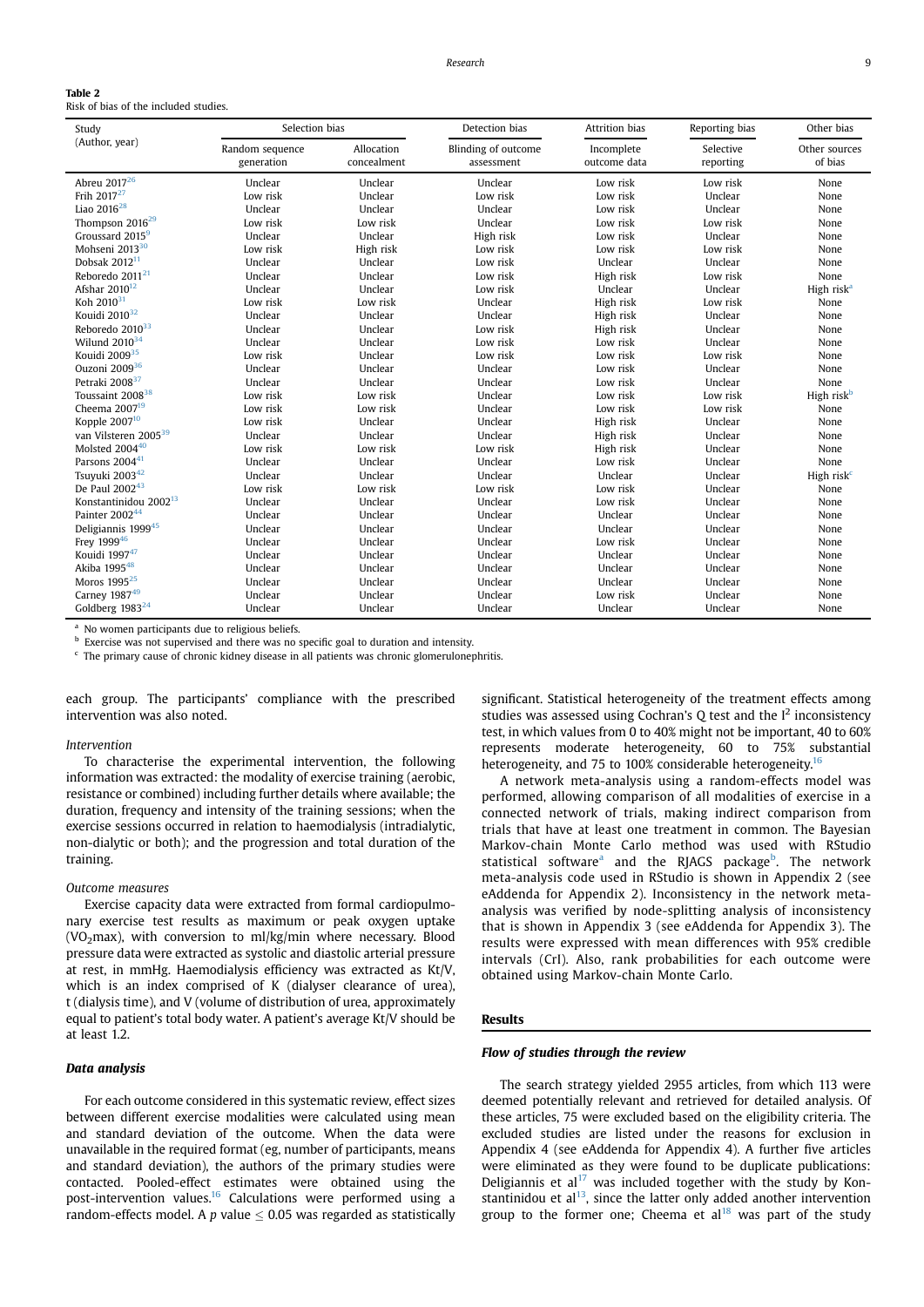<span id="page-6-0"></span>

Figure 2. Direct meta-analysis of the effect of (a) aerobic training compared to control and (b) combined training compared to control on aerobic capacity (VO<sub>2</sub>max).  $AT$  = aerobic training,  $CT$  = combined training,  $VO<sub>2</sub>$  maximal oxygen uptake.

Cheema et al<sup>19</sup>; Reboredo et al<sup>20</sup> duplicated the oxygen consumption data of Reboredo et al<sup>[21](#page-11-0)</sup>; Goldberg et al<sup>22</sup> and Harter et al<sup>[23](#page-11-0)</sup> were addressed together in Goldberg et al, $^{24}$  $^{24}$  $^{24}$  in order not to duplicate data. Therefore, 33 studies were included in this review.<sup>9-[13,19,21,24](#page-10-0)-49</sup> However, the study developed by Moros et  $al<sup>25</sup>$  was included only in the qualitative analyses because it did not present the values (mean and standard deviation) of control group for our outcomes of interest, and the authors did not respond to the request for data. Also, the study of Thompson et al<sup>[29](#page-11-0)</sup> was not included in the meta-analysis because it presented values that not were similar between groups at baseline. [Figure 1](#page-1-0) shows the flow diagram of the studies included in this review and [Table 1](#page-2-0) summarises the characteristics of these studies.

## Characteristics of included studies

The studies comprised 1254 participants with end-stage renal disease and on haemodialysis; 703 were allocated to an experimental intervention (301 aerobic training, 312 combined training and 90 resistance training) and 551 were allocated to a control group.

The main characteristics of the included studies are shown in [Table 1.](#page-2-0) Most studies (64%) evaluated the effects of aerobic training, <sup>9–13,21,24,28–[31,33,34,38,41,42,44,46](#page-10-0)–49</sup> 37% evaluated combined trainin[g10,13,27,29,32,35](#page-10-0)–37,39,40,43,45 and 15% resistance training.[10,12,19,26,29](#page-10-0) In most of the experimental groups (25/39, 64%), exercise sessions were scheduled during haemodialysis.<sup>9-[13,19,21,26,28](#page-10-0)-38,41,44,46</sup> The duration of exercise protocol was 8 weeks in five groups  $(13\%)$ ,  $(12,30,41,46)$  $(12,30,41,46)$  $(12,30,41,46)$ 12 weeks in 13 groups (33%), <sup>9,19,21,26,28,29,33,38,39,43,48</sup> 16 to 20 weeks in ten groups  $(26\%)^{10,11,25,27,34,40,42,44}$  and >24 weeks in 11 groups  $(28\%)^{13,24,31,32,35-37,45,47,49}$  $(28\%)^{13,24,31,32,35-37,45,47,49}$  $(28\%)^{13,24,31,32,35-37,45,47,49}$  The exercise training program was prescribed three times a week for most groups (80%).9–13,19,21,24,26,28–[38,41,43,44,46,48,49](#page-10-0) Only nine studies (27%) reported compliance with the exercise training program,<sup>[19,21,29,31](#page-11-0)–33,35,40,47</sup> with compliance being at least 74% in all experimental groups where it was reported.<sup>[40](#page-11-0)</sup>

## Risk of bias

The data concerning the assessment of the risk of bias for each study are shown in [Table 2.](#page-5-0) Most included studies had poor methodological quality. Adequate randomisation was reported in only 10 studies (30%),<sup>10,19,27,29-[31,35,38,40,43](#page-10-0)</sup> and allocation concealment in only six studies  $(18\%)$ <sup>[19,29,31,38,40,43](#page-11-0)</sup> This review did not evaluate blinding of patients and investigators who delivered the interventions due to the characteristics of intervention. Ten trials (30%) blinded assessors[.11,12,21,27,30,33](#page-10-0)–35,40,43 Slightly more than half of the studies (52%) properly described losses and exclusions.<sup>9,13,19,26-30,34-38,41,43,46</sup>

## Synthesis of results – direct meta-analysis

## Aerobic capacity

The effect of exercise training on aerobic capacity as estimated by direct meta-analysis is shown in Figure 2 (see Figure 3 on the eAddenda for a more detailed forest plot). Aerobic training significantly improved aerobic capacity (WMD 3.35 ml/kg/min, 95% CI 1.79 to 4.91,  $I^2$  = 20%), as shown in Figure 2a. Combined training also significantly improved aerobic capacity (WMD 5.00 ml/kg/min, 95% CI 3.50 to 6.50,  $I^2$  = 35%), as shown in Figure 2b.

## Blood pressure

The effect of exercise training on blood pressure as estimated by direct meta-analysis is shown in [Figure 4](#page-7-0) (see Figure 5 on the eAddenda for a detailed forest plot). Aerobic training did not significantly improve systolic blood pressure (WMD  $-3$  mmHg, 95% CI  $-11$  to 6,  $I^2$  = 38%), as shown in [Figure 4a](#page-7-0). However, combined training did significantly reduce systolic blood pressure (WMD  $-9$  mmHg,  $95%$ CI -13 to -4,  $I^2$  = 56%), as shown in [Figure 4](#page-7-0)b.

The results were similar for diastolic blood pressure. Aerobic training did not significantly improve diastolic blood pressure (WMD 1 mmHg, 95% CI  $-4$  to 5,  $I^2 = 45\%$ ), as shown in [Figure 4c](#page-7-0). However, combined training did significantly improve diastolic blood pressure (WMD  $-5$  mmHg, 95% CI  $-6$  to  $-3$ ,  $I^2 = 8\%$ ), as shown in [Figure 4d](#page-7-0).

## Haemodialysis efficiency

The effect of exercise training on haemodialysis efficiency as estimated by direct meta-analysis is shown in [Figure 6](#page-8-0) (see Figure 7 on the eAddenda for a detailed forest plot). Aerobic training improved haemodialysis efficiency (WMD 0.11, 95% CI 0.02 to 0.20,  $I^2 = 45$ ), as shown in [Figure 6](#page-8-0)a. Haemodialysis efficiency was not significantly affected by resistance training (WMD  $-0.11$ , 95% CI  $-0.34$  to 0.13,  $I^2$  = 70%) or by combined training (WMD  $-0.01$ , 95% CI  $-0.18$  to 0.16,  $I^2$  = %), as shown in [Figures 6](#page-8-0)b and 6c.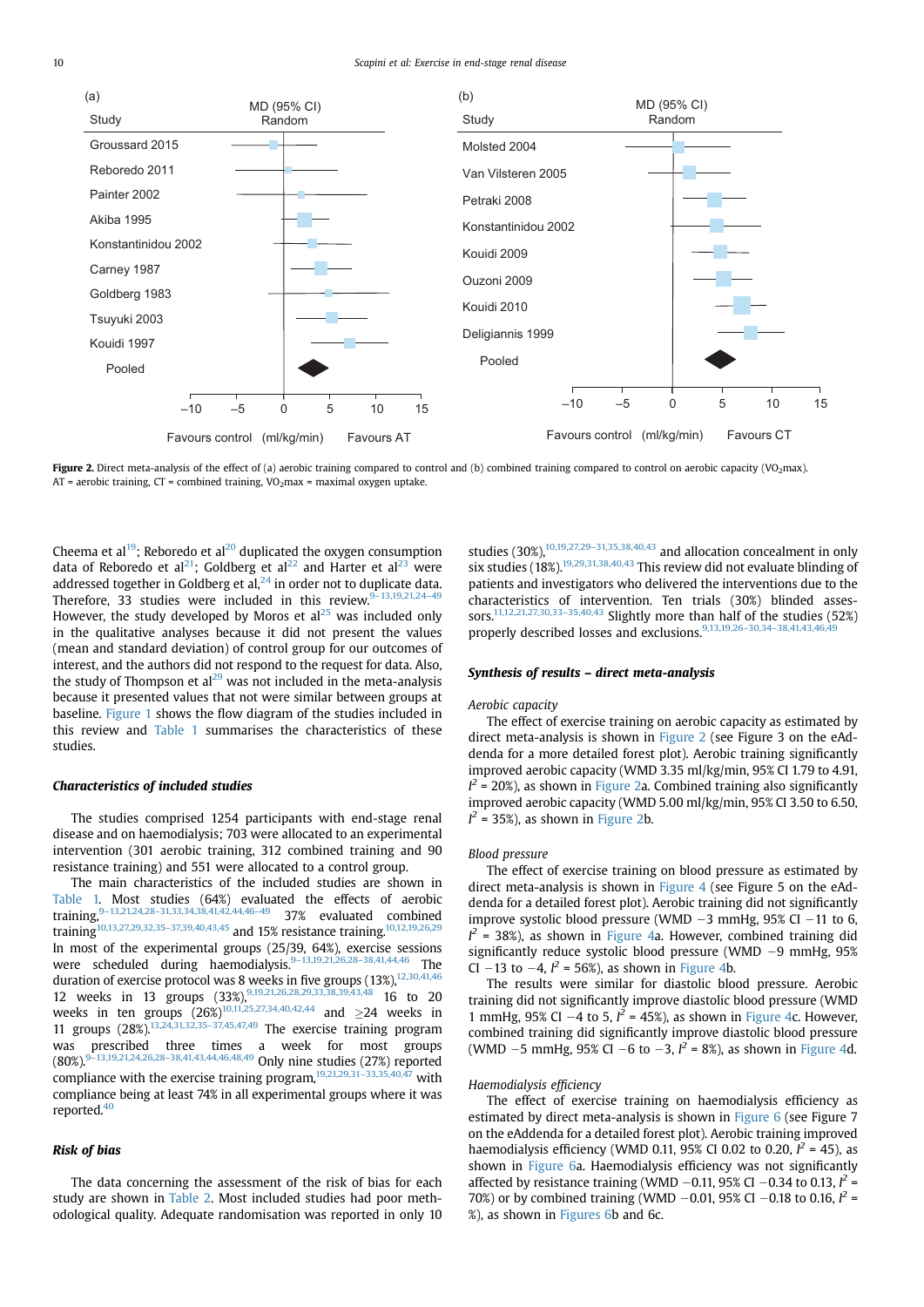<span id="page-7-0"></span>



Favours AT (mmHg) Favours control



Figure 4. Direct meta-analysis of the effect of (a) aerobic training compared to control group on systolic arterial pressure, (b) combined training compared to control on systolic arterial pressure, (c) aerobic training compared to control on diastolic arterial pressure, and (d) combined training compared to control on diastolic arterial pressure.  $AT$  = aerobic training,  $CT$  = combined training.

## Heterogeneity

**Study** 

Tsuyuki 2003 Painter 2002 Toussaint 2008

Koh 2010

Deligiannis 1999 Goldberg 1983 Wilund 2010 Liao 2016 Pooled

No significant heterogeneity ( $l^2 > 60\%)$  was observed for aerobic capacity and blood pressure; nevertheless, this review did investigate the possible reason for the heterogeneity amongst studies comparing the effects of combined training in aerobic capacity ( $I^2 = 35\%$ ) [\(Figure 2b](#page-6-0)). To explain the source of heterogeneity, we could identify two articles<sup>[39,40](#page-11-0)</sup> that differed in the frequency of the intervention (twice per week) from the others (three or more per week). The exclusion of these trials eliminated heterogeneity and did not affect the evidence that combined training significantly increases  $VO<sub>2</sub>$ max (WMD 5.79 ml/kg/min, 95% CI 4.52 to 7.06,  $I^2 = 0\%$ ).

In the meta-analyses of the effect of aerobic training on arterial blood pressure, we observed heterogeneity of 38% for systolic pressure and 45% for diastolic pressure. To explain the heterogeneity, we found that the study of Liao et  $al^{28}$  $al^{28}$  $al^{28}$  showed a mean blood pressure reduction in the exercise group that was much higher than among the other studies: systolic pressure improved from 138 mmHg (SD 17) at baseline to 96 mmHg (SD 64) at the end of the training period; and diastolic pressure improved over the same period from 77 mmHg (SD 8) to 54 mmHg (SD 35). The study did not explain the reason for this major reduction and did not report whether the antihypertensive drug regimen was maintained during the protocol. The comparison between aerobic training and control group without the data of Liao et  $al^{26}$  $al^{26}$  $al^{26}$  showed no heterogeneity for both the systolic and diastolic data, and did not affect the evidence that aerobic training does not improve systolic (0 mmHg, 95% CI –6 to 7,  $I^2 = 0$ %) or diastolic (2 mmHg, 95% CI –1 to 6,  $I^2$  = 0%) arterial pressure.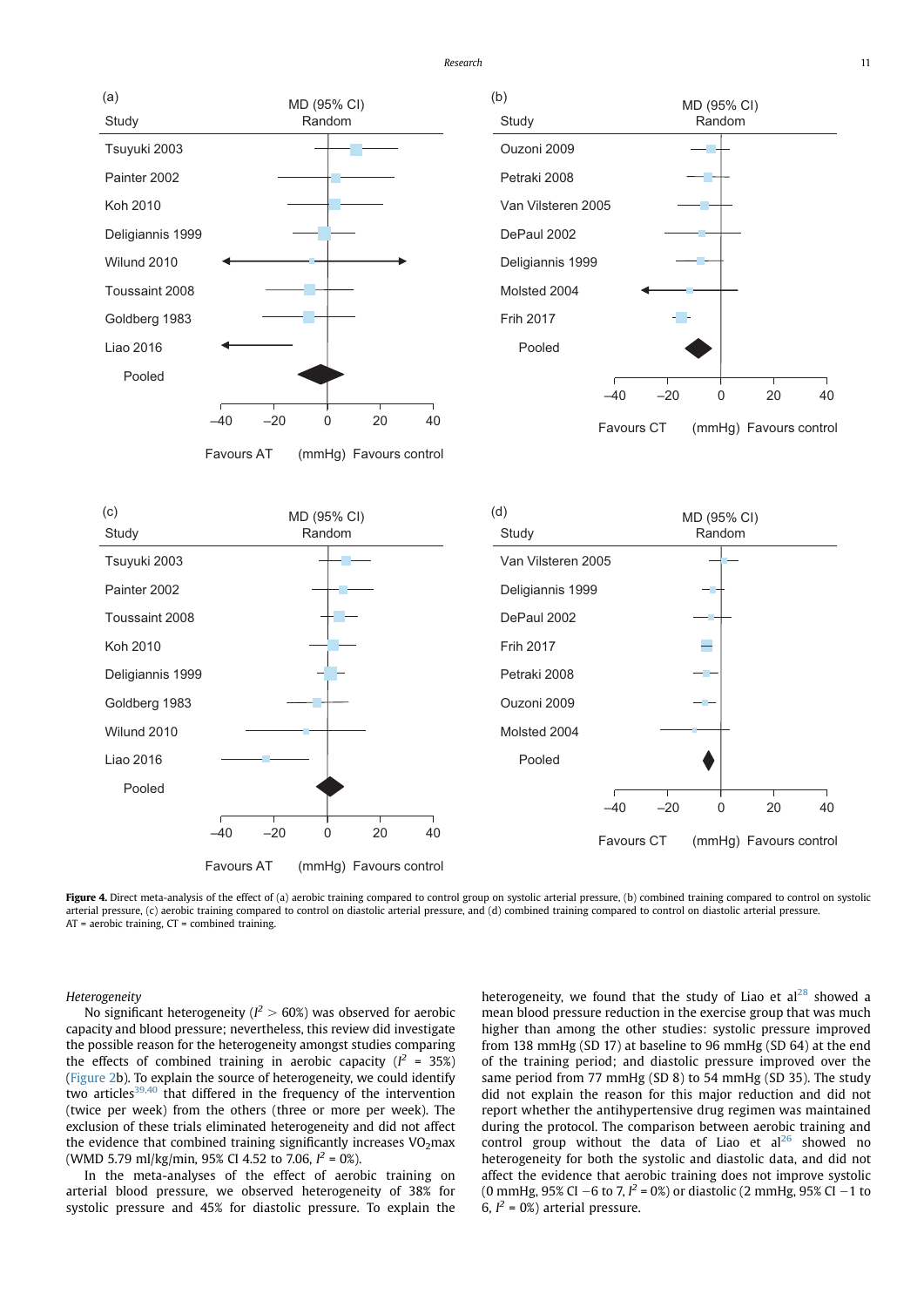<span id="page-8-0"></span>

Figure 6. Direct meta-analysis of the effect of (a) aerobic training compared to control, (b) resistance training compared to control, and (c) combined training compared to control on Kt/V. See main text for explanation of Kt/V.

 $AT$  = aerobic training,  $CT$  = combined training,  $RT$  = resistance training.

Substantial heterogeneity was found in the meta-analysis of the effect of resistance training on haemodialysis efficiency ( $l^2$  = 70%) (Figure 6b); however, only four studies<sup>[10,12,19,26](#page-10-0)</sup> were included in this comparison.

## Synthesis of results – network meta-analysis

[Figure 8](#page-9-0) shows the network of comparisons for each outcome measure in this review. Note that there is only one network of comparisons for blood pressure because all trials that measured blood pressure reported both systolic and diastolic data, so [Figure 8](#page-9-0)b applies to both outcomes. The width of the lines is proportional to the number of trials comparing each pair of treatments, and the size of each node is proportional to the number of participants. [Table 3](#page-9-0) shows the results of the network meta-analysis.

In the network analysis for aerobic capacity, 199 participants were allocated to a combined training group, 113 to an aerobic training group, and 271 to the control group, summing to a total of 583 participants. As in the results obtained using direct meta-analysis, aerobic training (3.34 ml/kg/min, 95% CrI 1.55 to 5.11) and combined training (5.01 ml/kg/min, 95% CrI 3.26 to 6.57) were both superior to the control group for aerobic capacity, as presented in [Table 3](#page-9-0). Although no significant difference was found between aerobic training and combined training, combined training had 92% probability of being ranked as the most effective treatment, as presented in [Figure 9a](#page-10-0).

In network meta-analyses of arterial blood pressure, 157 participants were allocated to a combined training group, 102 to an aerobic training group, and 237 to the control group, summing to a total of 496 participants. In the network meta-analysis for systolic arterial blood pressure, only combined training was superior to the control group ( $-9$  mmHg,  $95\%$  CrI  $-14$  to  $-3$ ). In the network meta-analysis for diastolic arterial blood pressure, combined training was superior to control ( $-4$  mmHg, 95% CrI  $-7$  to  $-2$ ) and to aerobic training ( $-6$ mmHg, 95% CrI -10 to -1), as presented in [Table 3.](#page-9-0) Moreover, combined training presented 91% probability of being the best treatment for systolic arterial pressure and 99% for diastolic arterial pressure, as presented in [Figures 9](#page-10-0)c and [9](#page-10-0)d.

In the network meta-analysis for haemodialysis efficiency, 100 participants were allocated to an aerobic training group, 71 to a resistance training group, 65 to a combined training group, and 230 to a control group, summing to a total of 466 participants. Unlike direct meta-analysis, which demonstrated that aerobic training improves haemodialysis efficiency when compared to control group, none of exercise training modalities were superior to control treatment, as shown in [Table 3](#page-9-0). Aerobic training had the highest probability (76%) of being the best treatment for this outcome, as presented in [Figure 9](#page-10-0)b.

## Discussion

Network meta-analysis has been used to compare the effects of different exercise training modalities in a range of health conditions, such as overweight/obesity<sup>50</sup> and type 2 diabetes.<sup>51</sup> This is the first published network meta-analysis to compare exercise training modalities in people with end-stage renal disease who require haemodialysis. In doing so, it helps to overcome the absence of comparative data from head-to-head trials about the effects of different exercise modalities on aerobic capacity, blood pressure and dialysis efficiency in this population. The network meta-analysis results substantially progress understanding of the relative merits of the exercise training modalities beyond that obtained from the direct meta-analyses in this review and elsewhere.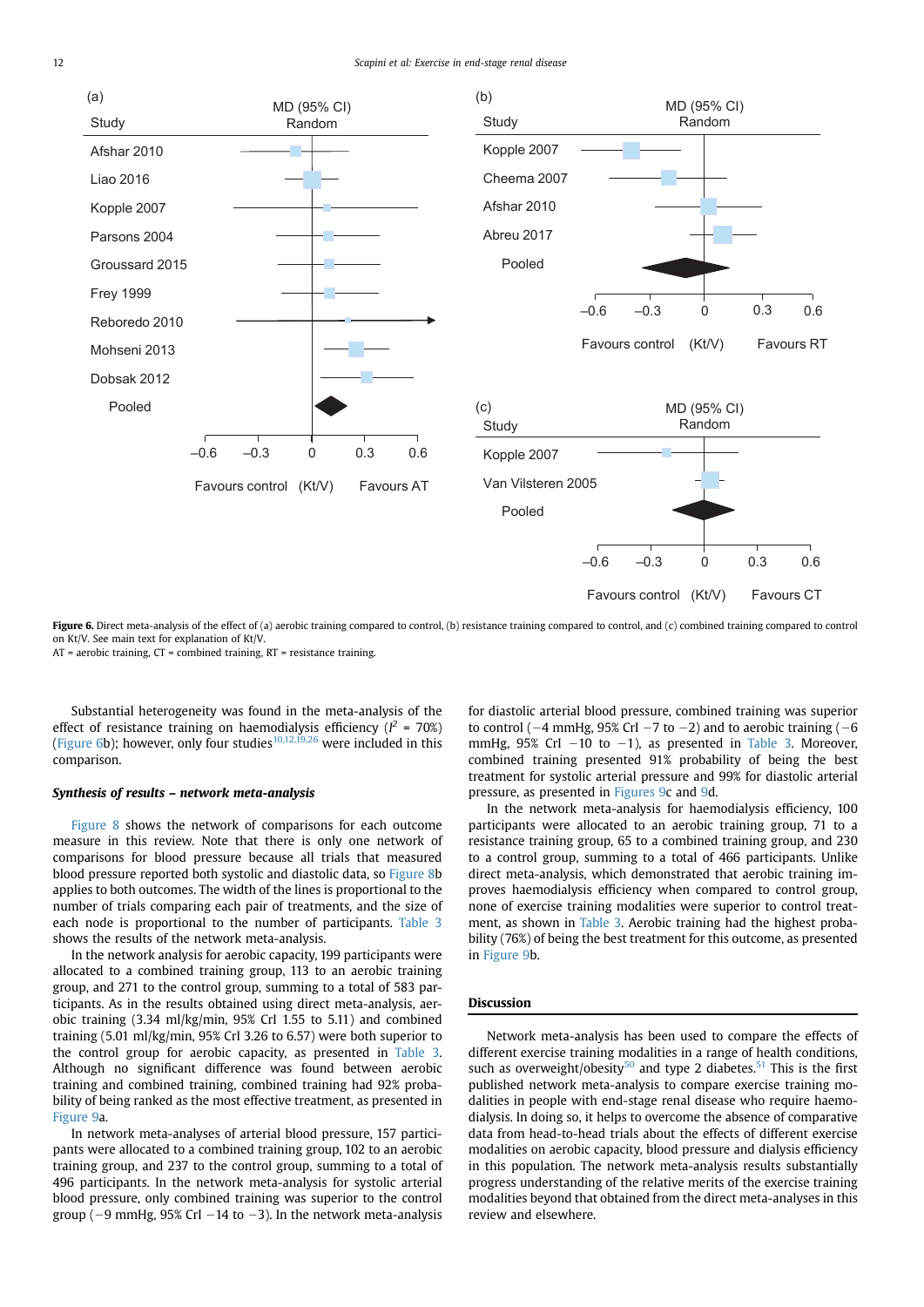<span id="page-9-0"></span>

Figure 8. Network of clinical trials comparing different modalities of exercise to (a) aerobic capacity, (b) arterial blood pressure, and (c) haemodialysis efficiency.  $AT$  = aerobic training, Con = control,  $CT$  = combined training,  $R$  = resistance training.

Our direct meta-analyses found that aerobic training increased aerobic capacity and haemodialysis efficiency compared to control, but had no effect on blood pressure. Combined training increased aerobic capacity and reduced both diastolic and systolic arterial pressure compared to control. Resistance training had no effect on the studied outcomes. These findings corroborate those of a 2011 Cochrane systematic review, $8$  which found that aerobic training significant improved aerobic capacity, but only combined training improved both aerobic capacity and blood pressure control. Although the Cochrane review<sup>[8](#page-10-0)</sup> did not assess the effect of exercise on dialysis efficiency, this was estimated in a systematic review by Sheng et al,  $52$ which meta-analysed six studies with a total of 233 participants. That review found a significant effect of intradialytic exercise on haemodialysis efficiency (Kt/V 0.27, 95% CI 0.01 to 0.53), but they did not analyse that effect according to training modalities. Our direct metaanalysis is the first to separate the effects of different exercise modalities on Kt/V and to find a significant effect only for aerobic training.

Our network meta-analysis revealed some interesting findings. First, it evidenced the superiority of combined training (aerobic exercise plus resistance training) in improving aerobic capacity and controlling blood pressure in people with end-stage renal disease. Increasing aerobic capacity in people with end-stage renal disease is a significant goal, given that exercise capacity, characterised as  $VO<sub>2</sub>peak$ , has been considered a powerful predictor of survival in this clinical population. $53$  Furthermore, a cross-sectional study including more than 10 000 haemodialysis patients found that subjective physical function was the strongest predictor of death among all health-related quality of life measures.<sup>[7](#page-10-0)</sup> The positive effect of combined training on blood pressure is also a noteworthy finding, given that the risk of cardiovascular disease has a direct, strong and continuous correlation with blood pressure levels. $54,55$ 

| $\sim$<br> | $\sim$ |
|------------|--------|
|------------|--------|

Mean differences and credible intervals estimated from network meta-analysis model.

|               | VO <sub>2</sub> max<br>(ml/kg/min) | Systolic arterial pressure<br>(mmHg) | Diastolic arterial pressure<br>(mmHg) | Haemodialysis efficiency<br>$(Kt/V)^a$ |
|---------------|------------------------------------|--------------------------------------|---------------------------------------|----------------------------------------|
| AT versus Con | 3.34 (1.55 to 5.11)                | $-2$ ( $-10$ to 5)                   | $1(-3 \text{ to } 5)$                 | $0.11$ (-0.02 to 0.25)                 |
| CT versus Con | 5.01 (3.26 to 6.57)                | $-9$ ( $-14$ to $-3$ )               | $-4$ ( $-7$ to $-2$ )                 | $0.01$ (-0.24 to 0.25)                 |
| RT versus Con |                                    |                                      |                                       | $-0.06$ ( $-0.26$ to 0.11)             |
| CT versus AT  | 1.66 $(-0.83$ to 3.93)             | $-6$ ( $-15$ to 3)                   | $-6$ ( $-10$ to $-1$ )                | $-0.1$ ( $-0.39$ to 0.16)              |
| AT versus RT  |                                    |                                      | $\overline{\phantom{a}}$              | $0.17$ (-0.03 to 0.39)                 |
| CT versus RT  |                                    |                                      | -                                     | $0.07$ (-0.21 to 0.36)                 |

AT = aerobic training, Con = control, CT = combined training, RT = resistance training, VO<sub>2</sub>max = maximal oxygen uptake. <sup>a</sup> See main text for explanation of Kt/V.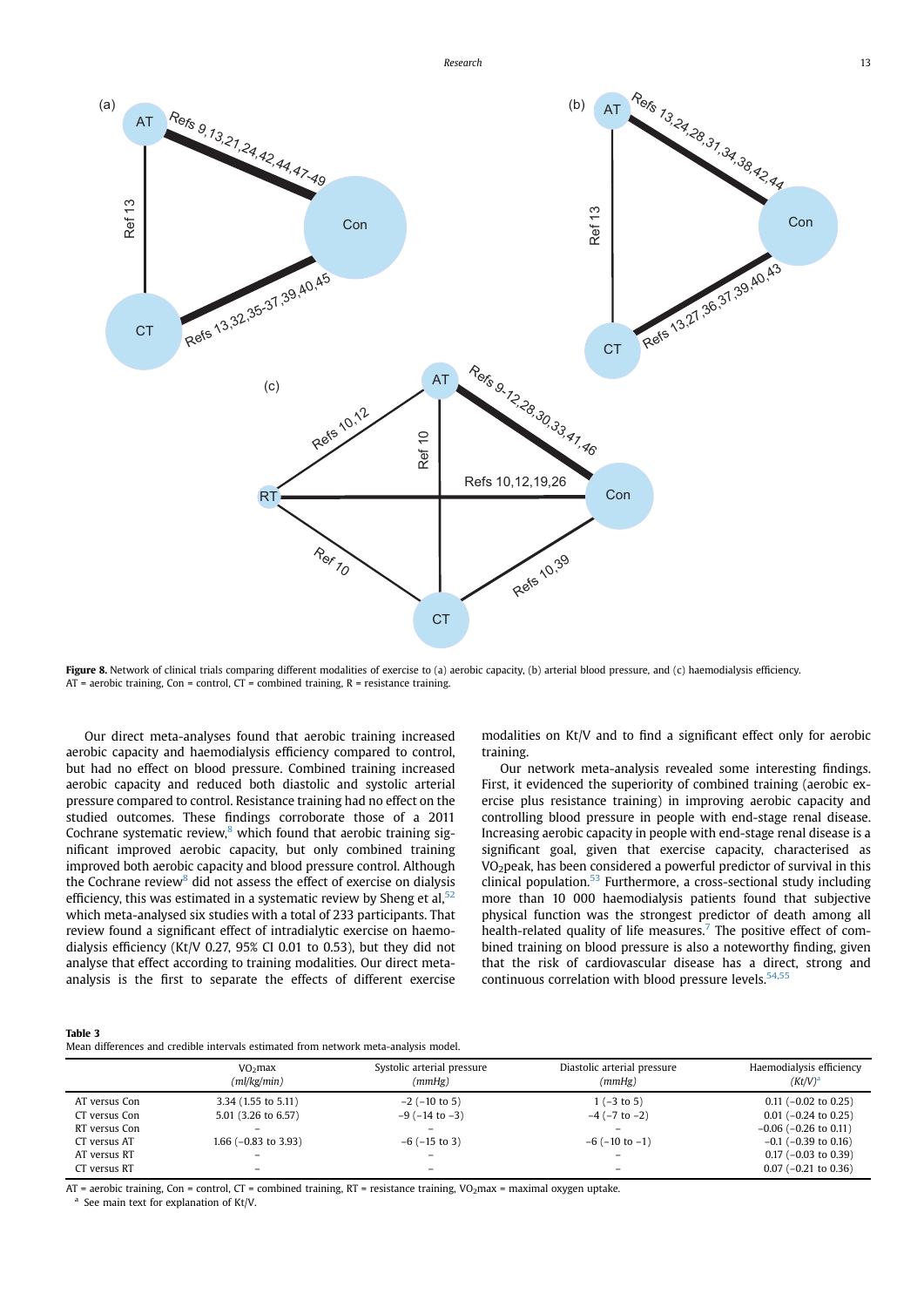<span id="page-10-0"></span>(a) VO₂max probability rank

| 1st<br>2 <sub>nd</sub><br>1st<br>2 <sub>nd</sub><br>3rd<br>3rd<br>8%<br>76%<br>92%<br>$0\%$<br>AT<br>20%<br>4%<br>1%<br>AT<br>100%<br>$0\%$<br>$0\%$<br>2%<br>49%<br>Con<br>36%<br>Con<br>92%<br><b>CT</b><br>19%<br><b>CT</b><br>8%<br>$0\%$<br>25%<br>32%<br><b>RT</b><br>3%<br>12%<br>22%<br>Systolic BP probability rank<br>Diastolic BP probability rank<br>(c)<br>(d)<br>1st<br>2 <sub>nd</sub><br>2 <sub>nd</sub><br>3rd<br>1st<br>3rd<br>9%<br>1%<br>72%<br>AT<br>65%<br>26%<br>AT<br>27%<br>$0\%$<br>73%<br>0%<br>72%<br>28%<br>26%<br>Con<br>Con |                                                          | 4th |  |  |  |  |  |  |  |
|------------------------------------------------------------------------------------------------------------------------------------------------------------------------------------------------------------------------------------------------------------------------------------------------------------------------------------------------------------------------------------------------------------------------------------------------------------------------------------------------------------------------------------------------------------|----------------------------------------------------------|-----|--|--|--|--|--|--|--|
|                                                                                                                                                                                                                                                                                                                                                                                                                                                                                                                                                            |                                                          |     |  |  |  |  |  |  |  |
|                                                                                                                                                                                                                                                                                                                                                                                                                                                                                                                                                            |                                                          |     |  |  |  |  |  |  |  |
|                                                                                                                                                                                                                                                                                                                                                                                                                                                                                                                                                            |                                                          | 12% |  |  |  |  |  |  |  |
|                                                                                                                                                                                                                                                                                                                                                                                                                                                                                                                                                            |                                                          | 24% |  |  |  |  |  |  |  |
|                                                                                                                                                                                                                                                                                                                                                                                                                                                                                                                                                            |                                                          | 63% |  |  |  |  |  |  |  |
|                                                                                                                                                                                                                                                                                                                                                                                                                                                                                                                                                            |                                                          |     |  |  |  |  |  |  |  |
|                                                                                                                                                                                                                                                                                                                                                                                                                                                                                                                                                            |                                                          |     |  |  |  |  |  |  |  |
|                                                                                                                                                                                                                                                                                                                                                                                                                                                                                                                                                            |                                                          |     |  |  |  |  |  |  |  |
|                                                                                                                                                                                                                                                                                                                                                                                                                                                                                                                                                            |                                                          |     |  |  |  |  |  |  |  |
|                                                                                                                                                                                                                                                                                                                                                                                                                                                                                                                                                            | 91%<br>99%<br>1%<br><b>CT</b><br>9%<br>$0\%$<br>СT<br>0% |     |  |  |  |  |  |  |  |

(b) Kt/V probability rank

Figure 9. Rankograms of aerobic training, control, combined training and resistance training for (a) aerobic capacity, (b) haemodialysis efficiency, (c) systolic arterial pressure, and (d) diastolic arterial pressure.

AT = aerobic training, BP = blood pressure, Con = control, CT = combined training, RT = resistance training.

The cell transparency is proportional to the probability of the treatment to be ranked in that column. The columns represent the ranks; the first column represents the best treatment and the last column represents the worst treatment.

Since combined training seems more effective in increasing functional capacity and decreasing blood pressure, it may play a role in survival rates. This hypothesis awaits testing in additional clinical trials assessing long-term outcomes.

The network meta-analysis for haemodialysis efficiency was inconclusive. This may mean that exercise has limited effect on haemodialysis efficiency or, alternatively, Kt/V-urea may not be the best way to measure the impact of exercise on dialysis efficiency. Kt/V is based on the clearance of urea, a small solute that is distributed in total body water and that passively distributes across plasma membranes. However, some trials have assessed haemodialysis efficiency through measurement of the removal of solutes of higher molecular weight or that are more hydrophilic than urea in dialysate; most of these studies found positive results. $41,56-58$ 

This systematic review had several methodological strengths, including: focused review questions; a comprehensive and systematic literature search; and the collaboration of a multidisciplinary team of health researchers and methodologists who used explicit and reproducible eligibility criteria. Furthermore, it employed network meta-analysis to indirectly compare different modalities of exercise training for each outcome analysed, which allowed new findings to be derived from the literature. Despite advancing knowledge on the issue, this network meta-analysis had some limitations due the characteristics of the included studies. Most trials included in the analysis have uncertain or high risk of bias. Regarding haemodialysis efficiency, the review was limited by the fact that these are small trials measuring only single pool Kt/V. Although the validity of Kt/V-urea as a prognostic factor has been questioned,<sup>[59](#page-11-0)</sup> this measure was chosen because it has largely been used in previous studies on dialysis efficiency. Moreover, the analysis did not consider training details, such as intensity and duration.

The main contribution of this network meta-analysis is the ranking of the potential benefits of different exercise training modalities on health outcomes in people who required haemodialysis for end-stage renal disease. This ranking shows that combined aerobic and resistance training is the most effective modality to increase aerobic capacity and control blood pressure in this population. This knowledge helps physiotherapists and other clinicians to advise people with end-stage renal disease about which exercise training modality is likely to be most beneficial for them, despite the lack of head-to-head trials comparing the different modalities.

Future research could examine the influence of the duration and intensity of the exercise training regimen on its clinical effects, to further guide clinical exercise prescription in this setting. Despite the need for this further evidence, the findings of this review support the prescriptions of combined exercise training regimens in haemodialysis centres.

What was already known on this topic: People with endstage renal disease present higher risk for cardiovascular disease and mortality, which may be aggravated by a sedentary lifestyle. Exercise training improves functional capacity, arterial blood pressure, lipid profile, heart rate variability, and quality of life in people with end-stage renal disease, but few head-to-head comparisons between different exercise modalities have been published.

What this study adds: Using network meta-analysis, the review identified that combined training is the most effective modality to increase aerobic capacity and control blood pressure in people who require haemodialysis for end-stage renal disease.

Footnotes: a RStudio Inc, Boston, USA. <sup>b</sup> R package version 2.2.0-3, [http://CRAN.R-project.org/package=rjags.](http://CRAN.R-project.org/package=rjags)

eAddenda: Figures 3, 5 and 7, and Appendices 1, 2, 3 and 4 can be found online at DOI: [https://doi.org/10.1016/j.jphys.2018.11.008.](https://doi.org/10.1016/j.jphys.2018.11.008)

Ethics Approval: Nil.

Competing interest: Nil.

Source of support: Supported by Conselho Nacional de Desenvolvimento Científico e Tecnológico (CNPq) - Brazil: 467 300/2014-3, 457 581/2013-1, 307 138/2015-1; Supported by Coordenação de Aperfeiçoamento de Pessoal de Nível Superior (CAPES) - Brazil: 074/ 2012-PVE, CsF - PveS 1170/2013.

Acknowledgements: Nil.

Provenance: Not invited. Peer reviewed.

Correspondence: Kátia B Scapini, Human Movement Laboratory, São Judas Tadeu University, São Paulo, Brazil. Email: [katiascapini@gmail.com](mailto:katiascapini@gmail.com)

## References

- 1. [Jha V, Garcia-Garcia G, Iseki K, Li Z, Naicker S, Plattner B, et al. Chronic kidney](http://refhub.elsevier.com/S1836-9553(18)30151-6/sref1)
- [disease: global dimension and perspectives.](http://refhub.elsevier.com/S1836-9553(18)30151-6/sref1) Lancet. 2013;382:260–272. 2. [Whiting DR, Guariguata L, Weil C, Shaw J. IDF diabetes atlas: global estimates of the](http://refhub.elsevier.com/S1836-9553(18)30151-6/sref2) [prevalence of diabetes for 2011 and 2030.](http://refhub.elsevier.com/S1836-9553(18)30151-6/sref2) Diabetes Res Clin Pract. 2011;94: 311–[321.](http://refhub.elsevier.com/S1836-9553(18)30151-6/sref2)
- 3. [Olsen MH, Spencer S. A global perspective on hypertension: A Lancet Commission.](http://refhub.elsevier.com/S1836-9553(18)30151-6/sref3) Lancet[. 2015;386:637](http://refhub.elsevier.com/S1836-9553(18)30151-6/sref3)–638.
- 4. Hill NR, Fatoba ST, Oke JL, Hirst JA, O'[Callaghan CA, Lasserson DS, et al. Global](http://refhub.elsevier.com/S1836-9553(18)30151-6/sref4) [prevalence of chronic kidney disease - a systematic review and meta-analysis.](http://refhub.elsevier.com/S1836-9553(18)30151-6/sref4) PLoS One[. 2016;11:e0158765](http://refhub.elsevier.com/S1836-9553(18)30151-6/sref4).
- 5. [Stack AG, Molony DA, Rives T, Tyson J, Murthy BV. Association of physical activity](http://refhub.elsevier.com/S1836-9553(18)30151-6/sref5) [with mortality in the US dialysis population.](http://refhub.elsevier.com/S1836-9553(18)30151-6/sref5) Am J Kidney Dis. 2005;45:690-701.
- 6. O'[Hare AM, Tawney K, Bacchetti P, Johansen KL. Decreased survival among](http://refhub.elsevier.com/S1836-9553(18)30151-6/sref6) [sedentary patients undergoing dialysis: results from the dialysis morbidity and](http://refhub.elsevier.com/S1836-9553(18)30151-6/sref6) [mortality study wave 2.](http://refhub.elsevier.com/S1836-9553(18)30151-6/sref6) Am J Kidney Dis. 2003;41:447–454.
- 7. [Tentori F, Elder SJ, Thumma J, Pisoni RL, Bommer J, Fissell RB, et al. Physical exercise](http://refhub.elsevier.com/S1836-9553(18)30151-6/sref7) [among participants in the Dialysis Outcomes and Practice Patterns Study \(DOPPS\):](http://refhub.elsevier.com/S1836-9553(18)30151-6/sref7) [correlates and associated outcomes.](http://refhub.elsevier.com/S1836-9553(18)30151-6/sref7) Nephrol Dial Transplant. 2010;25:3050–3062.
- 8. [Heiwe S, Jacobson SH. Exercise training for adults with chronic kidney disease.](http://refhub.elsevier.com/S1836-9553(18)30151-6/sref8) [Cochrane Database Syst Rev](http://refhub.elsevier.com/S1836-9553(18)30151-6/sref8). 2011;10:CD003236.
- 9. [Groussard C, Rouchon-Isnard M, Coutard C, Romain F, Malarde L, Lemoine-Morel S,](http://refhub.elsevier.com/S1836-9553(18)30151-6/sref9) et al. Benefi[cial effects of an intradialytic cycling training program in patients with](http://refhub.elsevier.com/S1836-9553(18)30151-6/sref9) [end-stage kidney disease.](http://refhub.elsevier.com/S1836-9553(18)30151-6/sref9) Appl Physiol Nutr Metab. 2015;40:550–556.
- 10. [Kopple JD, Wang H, Casaburi R, Fournier M, Lewis MI, Taylor W, et al. Exercise in](http://refhub.elsevier.com/S1836-9553(18)30151-6/sref10) [maintenance hemodialysis patients induces transcriptional changes in genes fa](http://refhub.elsevier.com/S1836-9553(18)30151-6/sref10)[voring anabolic muscle.](http://refhub.elsevier.com/S1836-9553(18)30151-6/sref10) J Am Soc Nephrol. 2007;18:2975–2986.
- 11. [Dobsak P, Homolka P, Svojanovsky J, Reichertova A, Soucek M, Novakova M, et al.](http://refhub.elsevier.com/S1836-9553(18)30151-6/sref11) [Intra-dialytic electrostimulation of leg extensors may improve exercise tolerance](http://refhub.elsevier.com/S1836-9553(18)30151-6/sref11) [and quality of life in hemodialyzed patients.](http://refhub.elsevier.com/S1836-9553(18)30151-6/sref11) Artif Organs. 2012;36:71–78.
- 12. [Afshar R, Shegarfy L, Shavandi N, Sanavi S. Effects of aerobic exercise and resistance](http://refhub.elsevier.com/S1836-9553(18)30151-6/sref12) training on lipid profiles and infl[ammation status in patients on maintenance](http://refhub.elsevier.com/S1836-9553(18)30151-6/sref12) hemodialysis. [Indian J Nephrol](http://refhub.elsevier.com/S1836-9553(18)30151-6/sref12). 2010;20:185–189.
- 13. [Konstantinidou E, Koukouvou G, Kouidi E, Deligiannis A, Tourkantonis A. Exercise](http://refhub.elsevier.com/S1836-9553(18)30151-6/sref13) [training in patients with end-stage renal disease on hemodialysis: comparison of](http://refhub.elsevier.com/S1836-9553(18)30151-6/sref13)
- [three rehabilitation programs.](http://refhub.elsevier.com/S1836-9553(18)30151-6/sref13) J Rehabil Med. 2002;34:40–45. 14. [Liberati A, Altman DG, Tetzlaff J, Mulrow C, Gotzsche PC, Ioannidis JP, et al. The PRISMA](http://refhub.elsevier.com/S1836-9553(18)30151-6/sref14) [statement for reporting systematic reviews and meta-analyses of studies that evaluate](http://refhub.elsevier.com/S1836-9553(18)30151-6/sref14) [healthcare interventions: explanation and elaboration.](http://refhub.elsevier.com/S1836-9553(18)30151-6/sref14) BMJ. 2009;339:b2700.
- 15. [Robinson KA, Dickersin K. Development of a highly sensitive search strategy for the](http://refhub.elsevier.com/S1836-9553(18)30151-6/sref15) [retrieval of reports of controlled trials using PubMed.](http://refhub.elsevier.com/S1836-9553(18)30151-6/sref15) Int J Epidemiol. 2002;31:150–153. 16. Higgins JPT, Green S (eds). Cochrane Handbook for Systematic Reviews of In-
- terventions. Version 5.1.0 [updated March 2011]. The Cochrane Collaboration; 2011. Available from <http://handbook.cochrane.org>.
- 17. [Deligiannis A, Kouidi E, Tassoulas E, Gigis P, Tourkantonis A, Coats A. Cardiac effects](http://refhub.elsevier.com/S1836-9553(18)30151-6/sref17) [of exercise rehabilitation in hemodialysis patients.](http://refhub.elsevier.com/S1836-9553(18)30151-6/sref17) Int J Cardiol. 1999;70:253–266.